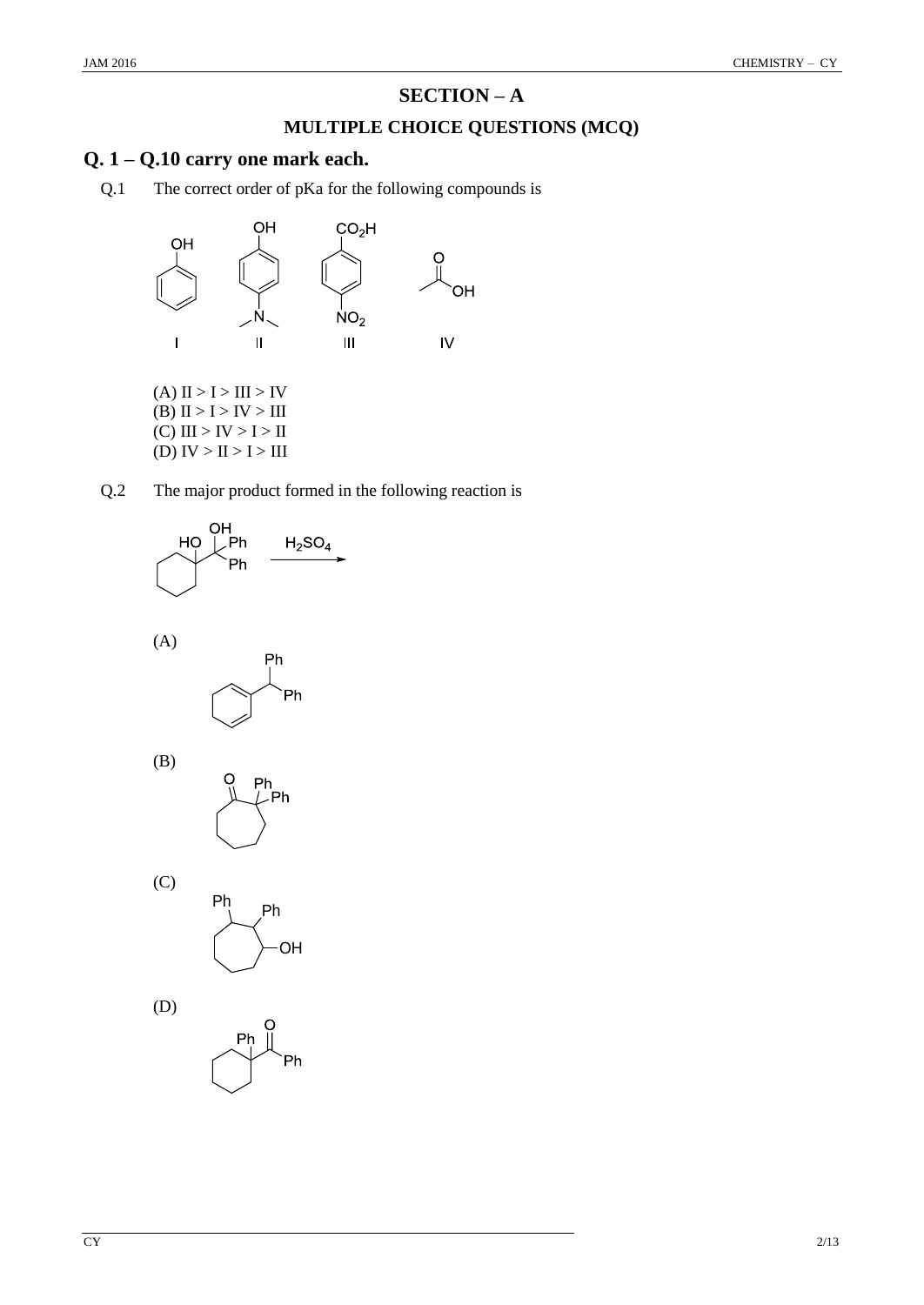Q.3 The mechanism of the following transformation involves H O + H´H **NaOH**  $H<sub>2</sub>O$  $H\Omega$ OH OH  $H$ O (excess) (A) Aldol reaction and Cannizzaro reaction (B) Aldol reaction and Claisen-Schmidt reaction (C) Knoevenagel condensation and Cannizzaro reaction (D) Stobbe condensation and Cannizzaro reaction Q.4 The most basic amino acid among the following is (A) tyrosine (B) methionine (C) arginine (D) glutamine Q.5 The crystal field stabilization energy (CFSE) in  $[Mn(H_2O)_6]^{2+}$  is (A)  $0 \Delta_0$  (B)  $2.0 \Delta_0 - 2P$  (C)  $0.4 \Delta_0 - 2P$  (D)  $2.0 \Delta_0$ Q.6 Indicator used in redox titration is (A) Eriochrome black T (B) Methyl orange (C) Phenolphthalein (D) Methylene blue Q.7 Among the following, the compound that has the lowest degree of ionic character is (A) NaCl (B)  $MgCl<sub>2</sub>$  (C) AlCl<sub>3</sub> (D) CaCl<sub>2</sub> Q.8 The correct order of entropy for various states of  $CO<sub>2</sub>$  is  $(A) CO<sub>2</sub>(s) > CO<sub>2</sub>(l) > CO<sub>2</sub>(g)$ (B)  $CO_2(l) > CO_2(s) > CO_2(g)$  $(C) CO<sub>2</sub>(g) > CO<sub>2</sub>(l) > CO<sub>2</sub>(s)$  $(D) CO<sub>2</sub>(g) > CO<sub>2</sub>(s) > CO<sub>2</sub>(l)$ Q.9 The coordination numbers of  $Cs<sup>+</sup>$  and  $Cl<sup>-</sup>$  ions in the CsCl structure, respectively, are (A) 4,4 (B) 4,8 (C) 6,6 (D) 8,8 Q.10 Determinant of a square matrix is always (A) a square matrix (B) a column matrix (C) a row matrix (D) a number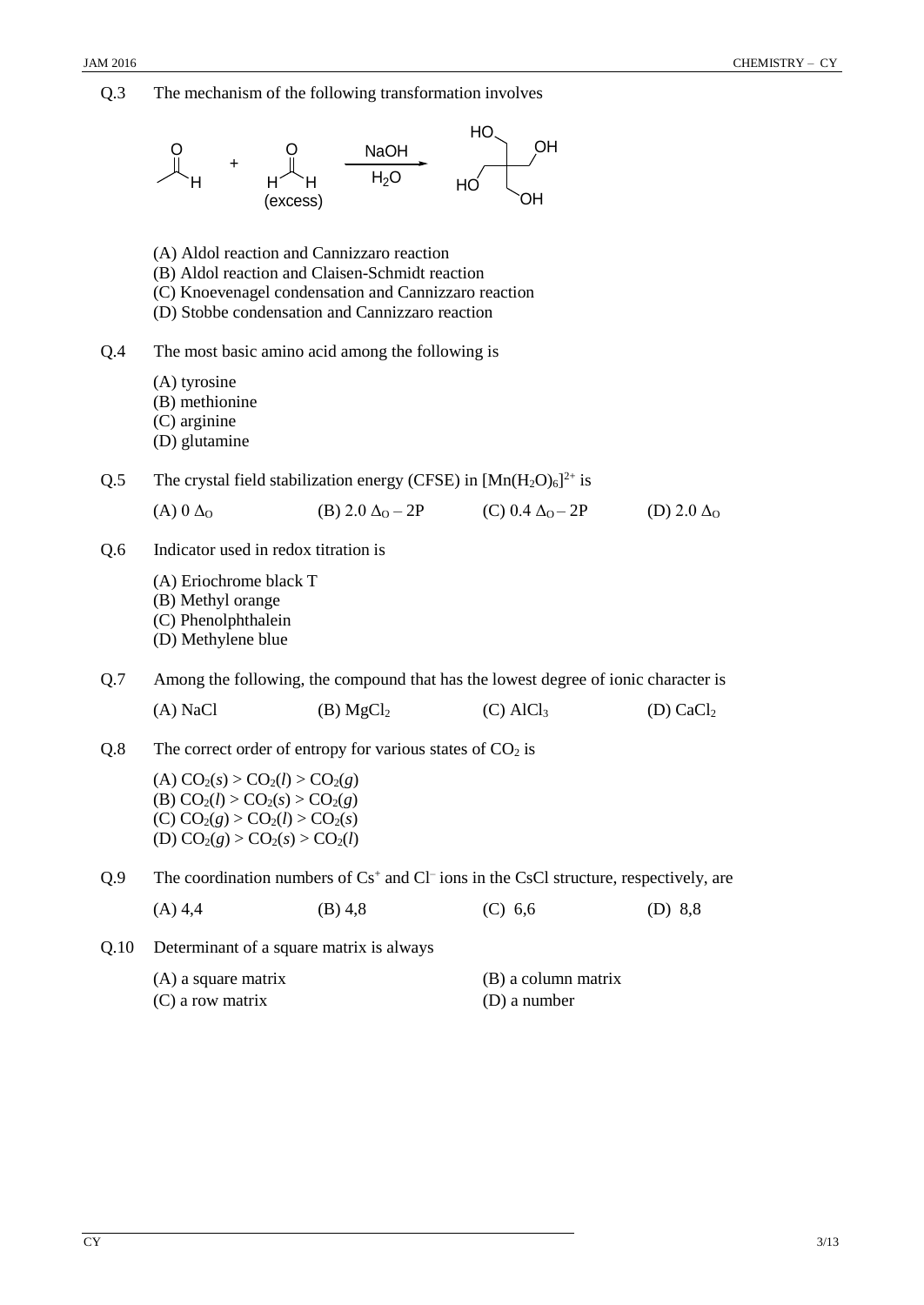## **Q. 11 – Q. 30 carry two marks each.**

Q.11 The correct order of <sup>1</sup>H NMR chemical shift  $(\delta)$  values for the labeled methyl groups in the following compound is



(A)  $Me<sup>1</sup> < Me<sup>2</sup> < Me<sup>3</sup> < Me<sup>4</sup>$ (B)  $\text{Me}^3 < \text{Me}^4 < \text{Me}^1 < \text{Me}^2$ (C)  $Me^{3} < Me^{1} < Me^{4} < Me^{2}$ (D)  $Me^{2} < Me^{4} < Me^{3} < Me^{1}$ 

Q.12 Among the following, the most stable conformation of *meso*-2,3-dibromobutane is

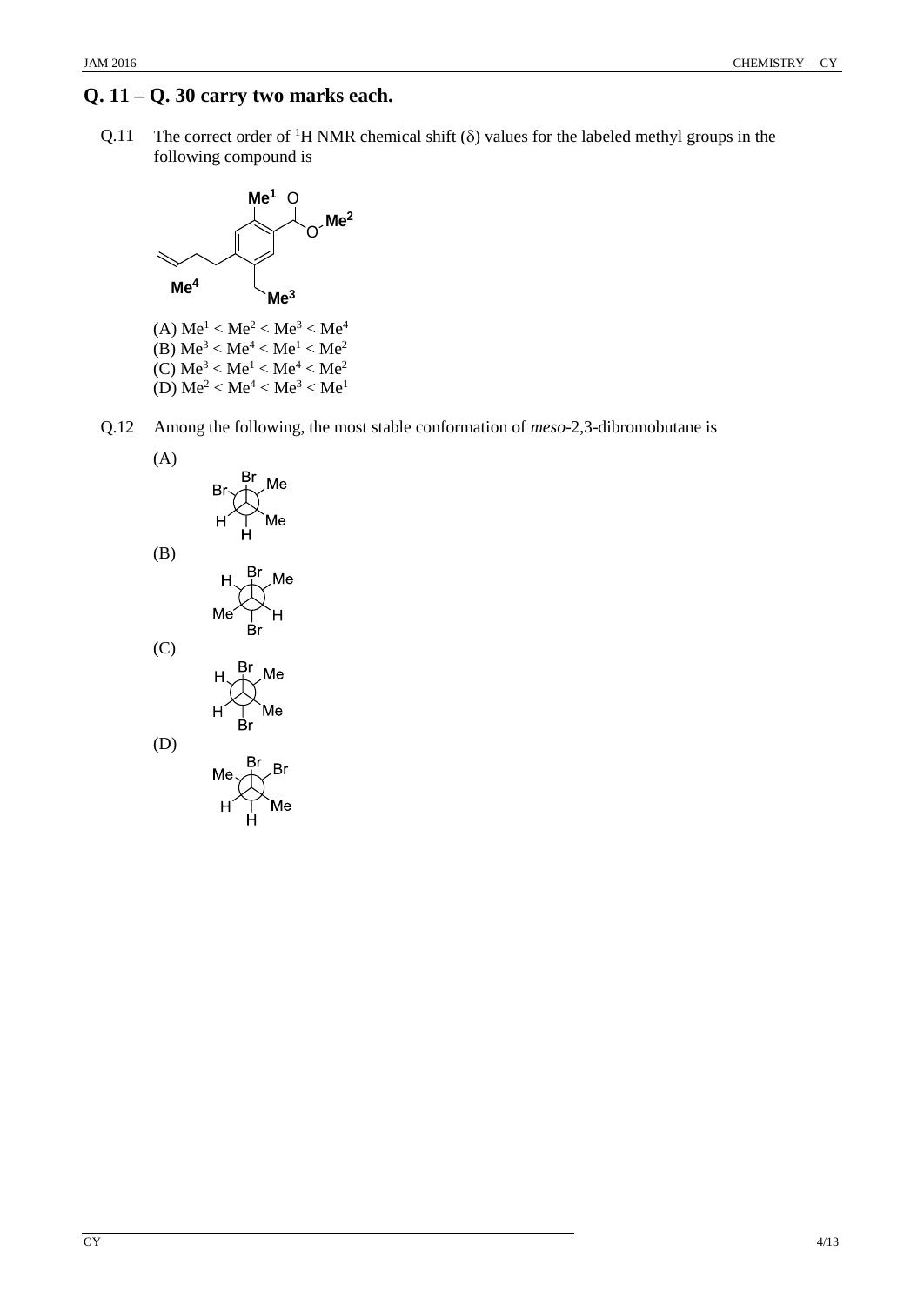Q.13 The major products **X** and **Y** in the following reaction sequence are



Q.14 The major product formed in the reaction of butanenitrile with phenylmagnesium bromide followed by acidification is

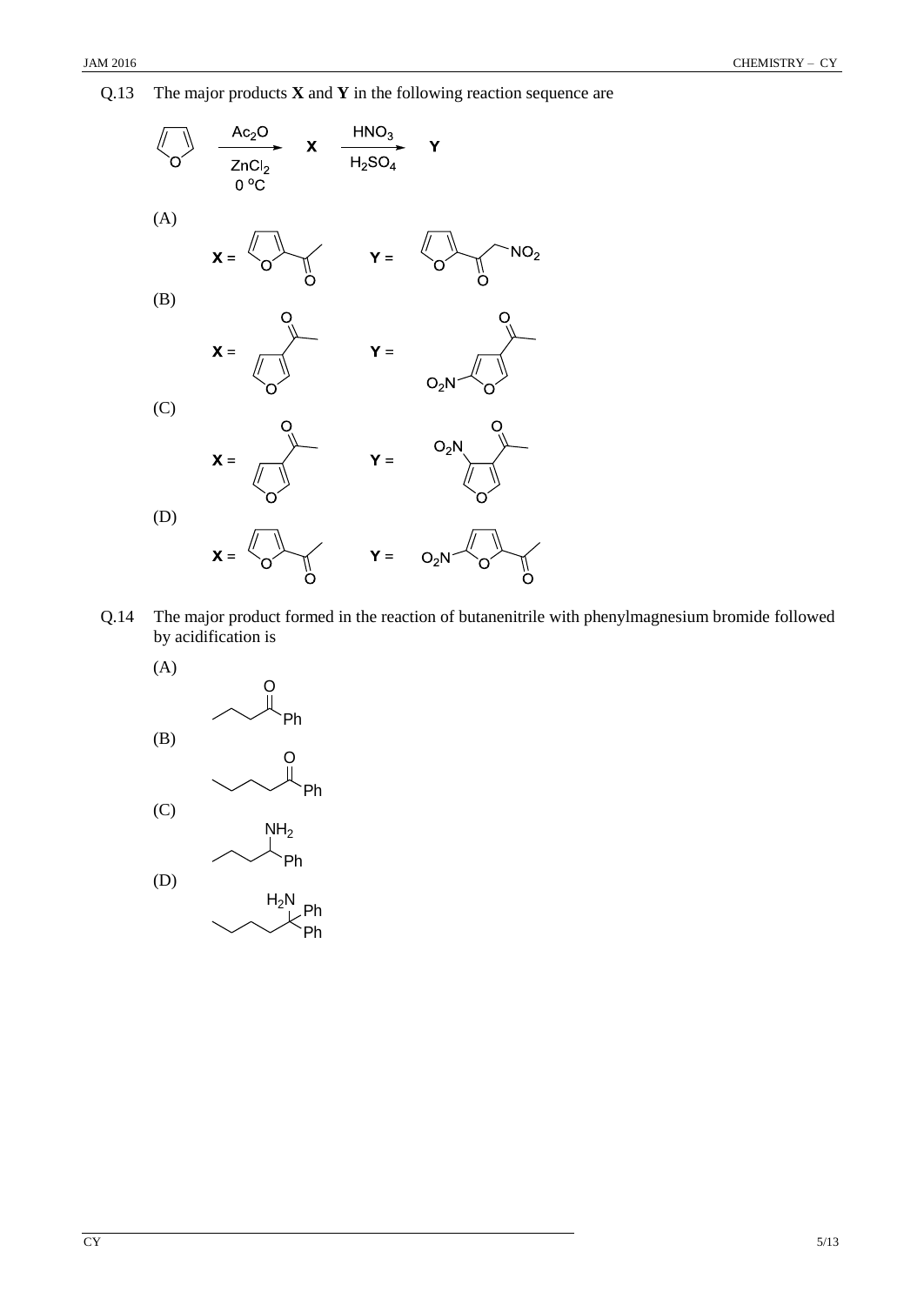Q.15 An organic compound on reaction with 2,4-dinitrophenylhydrazine (2,4-DNP) gives a yellow precipitate. It also gives silver mirror on reaction with ammoniacal AgNO<sub>3</sub>. It gives an alcohol and sodium salt of a carboxylic acid on reaction with concentrated NaOH. It yields benzene-1,2 dicarboxylic acid on heating with alkaline KMnO4. The structure of the compound among the following is



Q.16 The major products **X** and **Y** in the following reaction sequence are

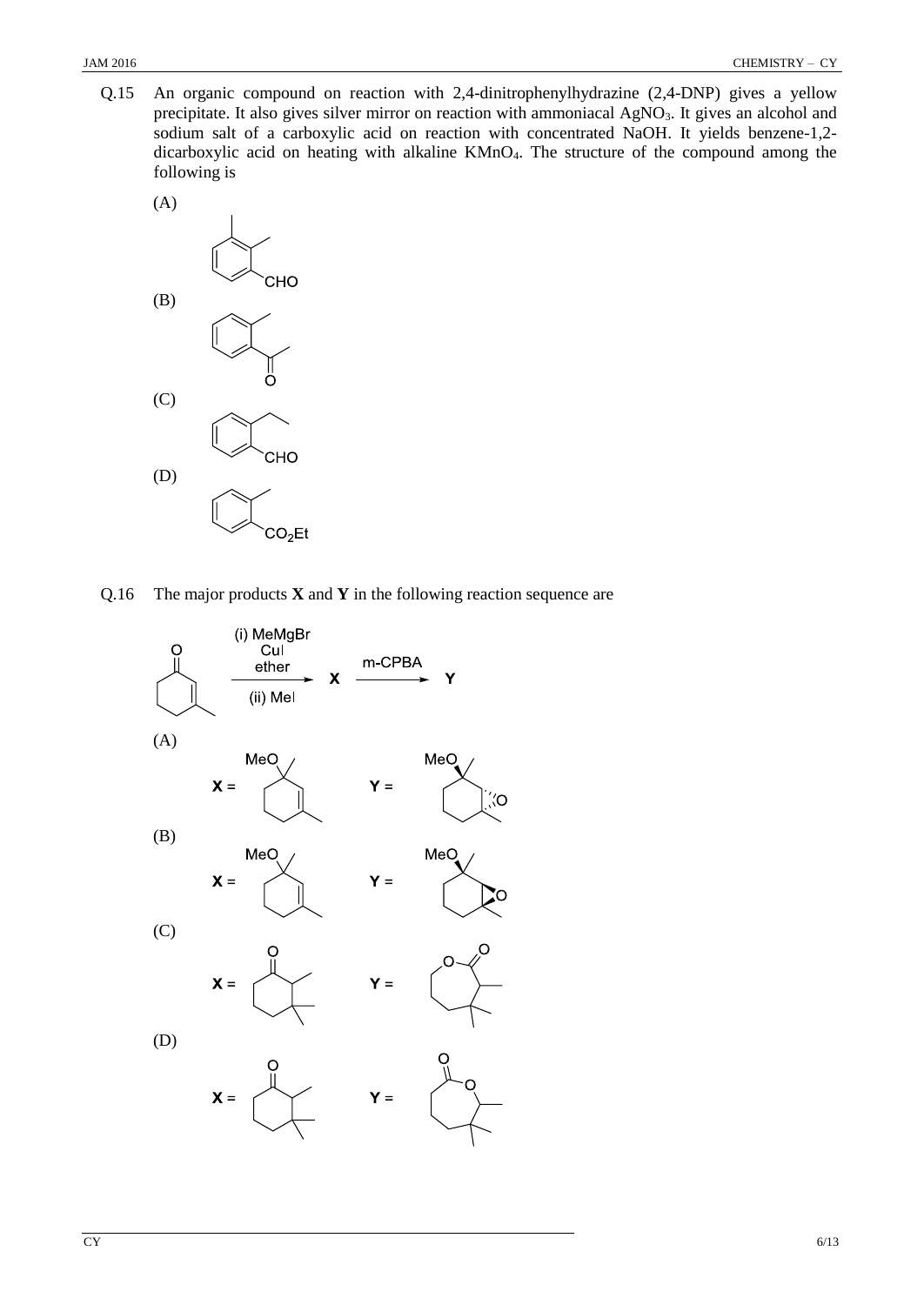| Q.17 | The TRUE statement about $[Cu(H2O)6]2+$ is                                                                                                                                                                                                   |         |                  |                                                                                                  |
|------|----------------------------------------------------------------------------------------------------------------------------------------------------------------------------------------------------------------------------------------------|---------|------------------|--------------------------------------------------------------------------------------------------|
|      | (A) All Cu–O bond lengths are equal<br>(B) One Cu–O bond length is shorter than the remaining five<br>(C) Three Cu–O bond lengths are shorter than the remaining three<br>(D) Four Cu–O bond lengths are shorter than the remaining two      |         |                  |                                                                                                  |
| Q.18 | The complexes $[Pt(CN)_4]^{2-}$ and $[NiCl_4]^{2-}$ , respectively, are                                                                                                                                                                      |         |                  |                                                                                                  |
|      | (A) paramagnetic, paramagnetic<br>(B) diamagnetic, diamagnetic<br>(C) paramagnetic, diamagnetic<br>(D) diamagnetic, paramagnetic                                                                                                             |         |                  |                                                                                                  |
| Q.19 | The value of 'x' in $[Cu(CO)_x]^+$ such that it obeys the 18 electron rule is                                                                                                                                                                |         |                  |                                                                                                  |
|      | $(A)$ 6                                                                                                                                                                                                                                      | $(B)$ 5 | $(C)$ 4          | $(D)$ 3                                                                                          |
| Q.20 | The correct order of $v_{NO}$ (cm <sup>-1</sup> ) in the following compounds is                                                                                                                                                              |         |                  |                                                                                                  |
|      | (A) $NO^+ > NO > [NiCp(NO)] > [Cr(Cp)2(NO)4]$<br>(B) $[Cr(Cp)_{2}(NO)4] > [NiCp(NO)] > NO^{+} > NO$<br>(C) $NO^+ > [Cr(Cp)_2(NO)_4] > NO > [NiCp(NO)]$<br>(D) [NiCp(NO)] > NO > [Cr(Cp) <sub>2</sub> (NO) <sub>4</sub> ] > NO <sup>+</sup>   |         |                  |                                                                                                  |
| Q.21 | The red color of ruby is due to                                                                                                                                                                                                              |         |                  |                                                                                                  |
|      | (A) d-d transition of $Cr^{3+}$ ion in $Cr_2O_3$ lattice<br>(B) d-d transition of $Cr^{3+}$ ion in Al <sub>2</sub> O <sub>3</sub> lattice<br>(C) ligand to metal charge transfer transition<br>(D) metal to metal charge transfer transition |         |                  |                                                                                                  |
| Q.22 | The final products in the reaction of $BF_3$ with water are                                                                                                                                                                                  |         |                  |                                                                                                  |
|      | $(A)$ B(OH) <sub>3</sub> and OF <sub>2</sub><br>$(B)$ H <sub>3</sub> BO <sub>3</sub> and HBF <sub>4</sub><br>(C) $B_2O_3$ and HBF <sub>4</sub><br>(D) $B_2H_6$ and HF                                                                        |         |                  |                                                                                                  |
| Q.23 | The correct order of bond angles in $BF_3$ , $NH_3$ , $NF_3$ and $PH_3$ is                                                                                                                                                                   |         |                  |                                                                                                  |
|      | (A) $BF_3 > NH_3 > NF_3 > PH_3$<br>(B) $PH_3 > BF_3 > NF_3 > NH_3$<br>(C) $BF_3 > PH_3 > NH_3 > NF_3$<br>(D) $NH_3 > NF_3 > BF_3 > PH_3$                                                                                                     |         |                  |                                                                                                  |
| Q.24 | The maximum of a function $Ae^{-ax^2}$ (A > 0; a > 0) is at x =                                                                                                                                                                              |         |                  |                                                                                                  |
|      | $(A)$ 0                                                                                                                                                                                                                                      |         | $(B) + \infty$   |                                                                                                  |
|      | $(C) - \infty$                                                                                                                                                                                                                               |         | (D) $1/\sqrt{a}$ |                                                                                                  |
| Q.25 | The $pH$ of the resulting solution is<br>[Given: $pK_a$ of acetic acid is 4.75]                                                                                                                                                              |         |                  | At 298 K, 0.1 mol of ammonium acetate and 0.14 mol of acetic acid are dissolved in 1 L of water. |

(A) 4.9 (B) 4.6 (C) 4.3 (D) 2.3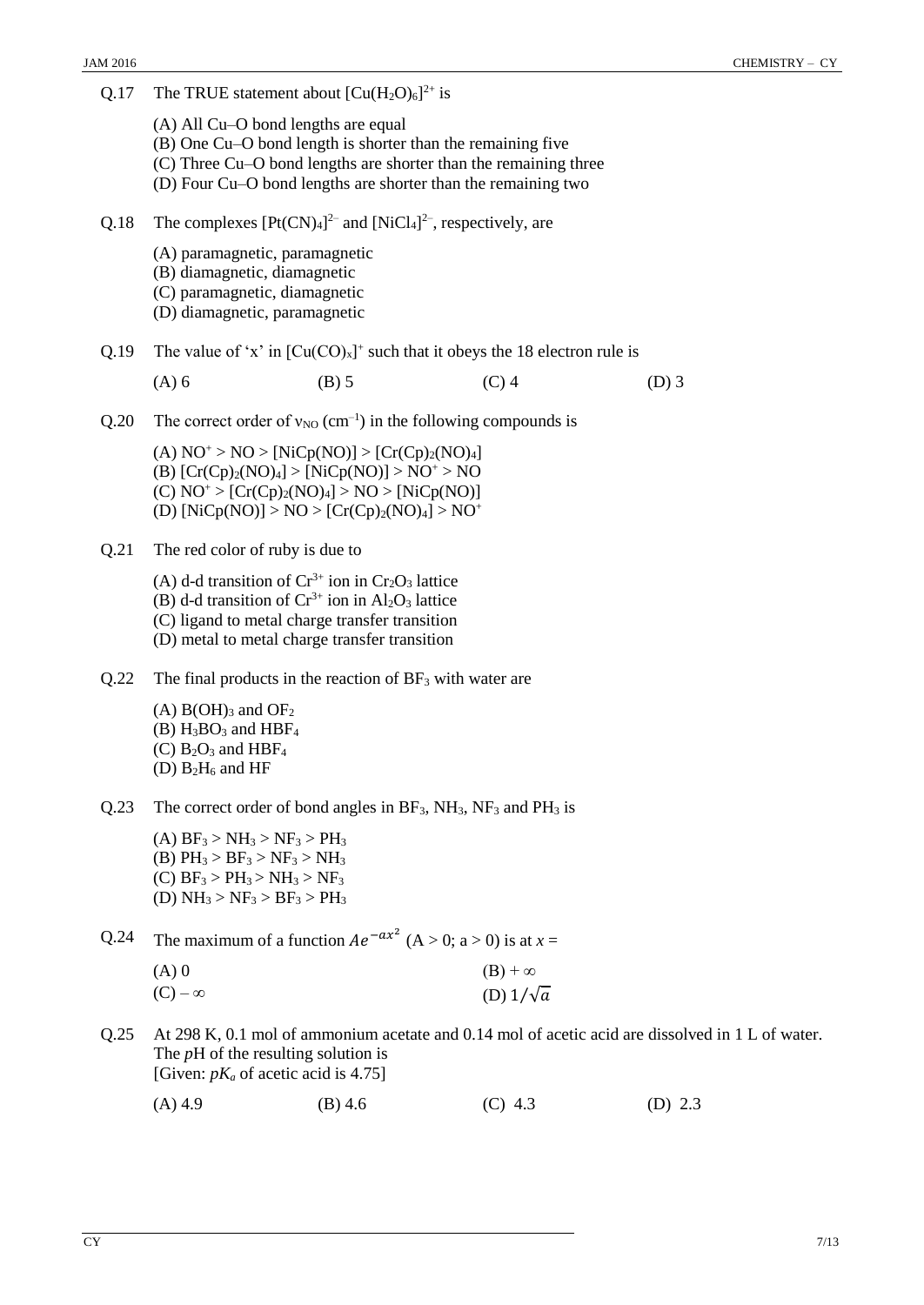| Q.26 | An electrochemical cell consists of two half-cell reactions<br>$AgCl(s) + e^- \rightarrow Ag(s) + Cl^{-}(aq)$<br>$Cu(s) \rightarrow Cu^{2+}(aq) + 2e^{-}$<br>The mass of copper (in grams) dissolved on passing $0.5$ A current for 1 hour is<br>[Given: atomic mass of Cu is 63.6; F = 96500 C mol <sup>-1</sup> ] |                          |                                                                                  |                                                                                                          |  |  |  |  |  |
|------|---------------------------------------------------------------------------------------------------------------------------------------------------------------------------------------------------------------------------------------------------------------------------------------------------------------------|--------------------------|----------------------------------------------------------------------------------|----------------------------------------------------------------------------------------------------------|--|--|--|--|--|
|      | $(A)$ 0.88                                                                                                                                                                                                                                                                                                          | (B) 1.18                 | (C) 0.29                                                                         | $(D)$ 0.59                                                                                               |  |  |  |  |  |
| Q.27 |                                                                                                                                                                                                                                                                                                                     |                          |                                                                                  | For a zero order reaction, the half-life depends on the initial concentration $[C_0]$ of the reactant as |  |  |  |  |  |
|      | $(A)$ $[C_0]$                                                                                                                                                                                                                                                                                                       | (B) $[C_0]$ <sup>0</sup> | (C) $[C_0]^{-1}$                                                                 | (D) $[C_0]^{1/2}$                                                                                        |  |  |  |  |  |
| Q.28 | The effective nuclear charge of helium atom is 1.7. The first ionization energy of helium atom in<br>eV is                                                                                                                                                                                                          |                          |                                                                                  |                                                                                                          |  |  |  |  |  |
|      | $(A)$ 13.6                                                                                                                                                                                                                                                                                                          | $(B)$ 23.1               | $(C)$ 39.3                                                                       | (D) $27.2$                                                                                               |  |  |  |  |  |
| Q.29 |                                                                                                                                                                                                                                                                                                                     |                          | The relationship between the van der Waals 'b' coefficient of $N_2$ and $O_2$ is |                                                                                                          |  |  |  |  |  |
|      | (A) $b(N_2) = b(O_2) = 0$                                                                                                                                                                                                                                                                                           |                          | (B) $b(N_2) = b(O_2) \neq 0$                                                     |                                                                                                          |  |  |  |  |  |
|      | (C) $b(N_2) > b(O_2)$                                                                                                                                                                                                                                                                                               |                          | (D) $b(N_2) < b(O_2)$                                                            |                                                                                                          |  |  |  |  |  |
| Q.30 |                                                                                                                                                                                                                                                                                                                     |                          |                                                                                  | From the kinetic theory of gases, the ratio of most probable speed $(C_{mp})$ to root mean square speed  |  |  |  |  |  |

(*C*rms) is

| (A) $\sqrt{3}$ | (B) $\sqrt{2}/\sqrt{3}$ | (C) $\sqrt{3}/\sqrt{2}$ | (D) $3/\sqrt{2}$ |
|----------------|-------------------------|-------------------------|------------------|
|                |                         |                         |                  |

### **SECTION - B**

#### **MULTIPLE SELECT QUESTIONS (MSQ)**

## **Q. 31 – Q. 40 carry two marks each.**

Q.31 The correct statement(s) about the following species is(are)



- (A) I and II are resonance structures
- (B) II and III are resonance structures

(C) II and III are diastereomers

(D) III is a tautomer of I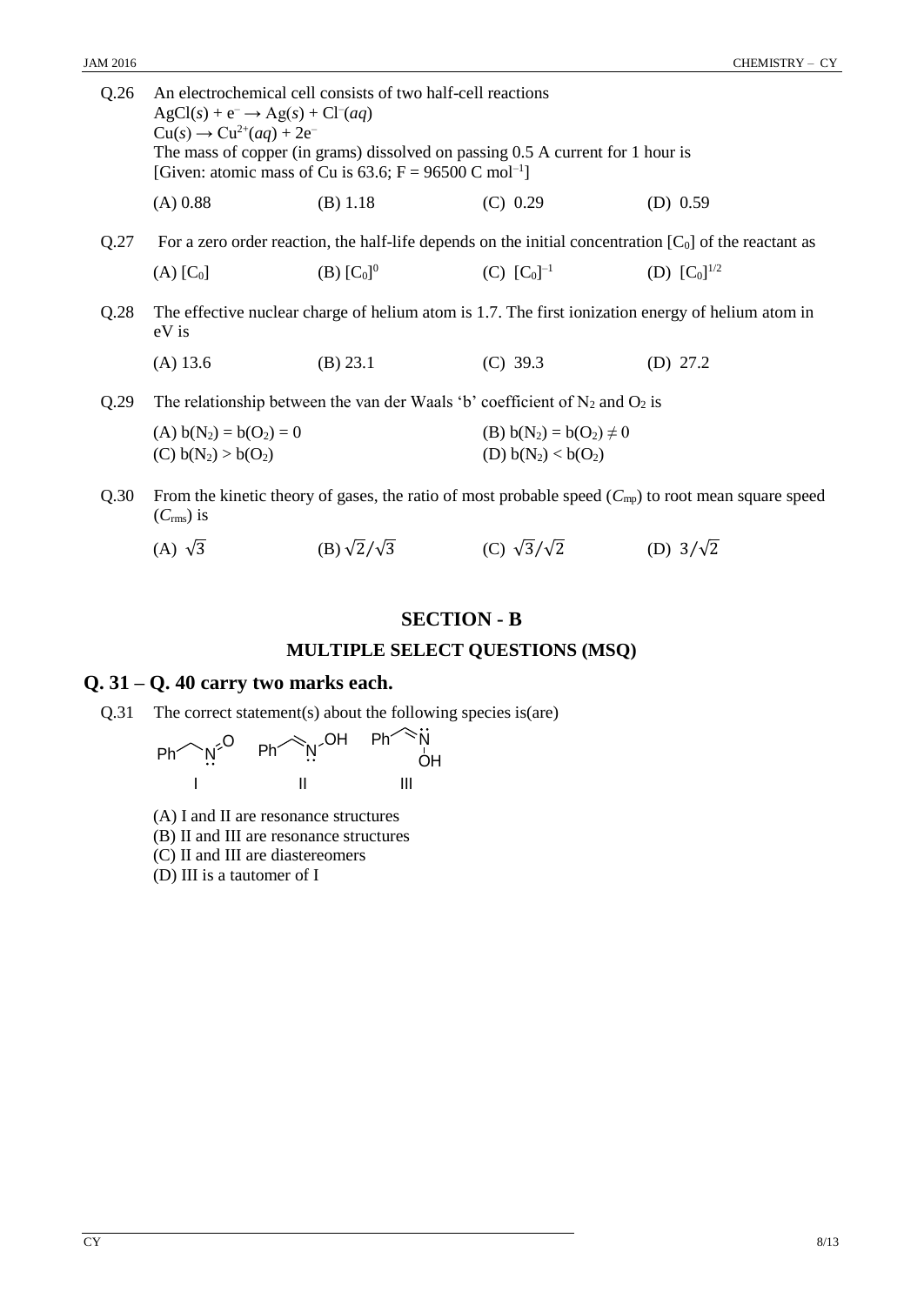Q.32 Consider the following reaction:

$$
\begin{array}{ccc}\n\text{Ph-NH-NH}_2 \\
\text{(D)-glucose} & \xrightarrow{\text{ (3 equity)} } & \text{X} \\
\text{cat. H}^+ & & \n\end{array}
$$

Among the following, the compound(s) whose osazone derivative(s) will have the same melting point as that of **X** is(are)

(A)



Q.33 The appropriate reagents required for carrying out the following transformation are

$$
\text{CH} \longrightarrow \text{Cov}_{\text{CH}}
$$

(A) (i) PCC,  $CH_2Cl_2$ ; (ii) Ph<sub>3</sub>P=CHCO<sub>2</sub>Et; (iii) aq. NaOH, heat, then acidify (B) (i) CrO3, H2SO4, aq. acetone (ii) Ac2O, NaOAc (C) (i)  $MnO<sub>2</sub>$ ; (ii)  $CH<sub>2</sub>(CO<sub>2</sub>H)<sub>2</sub>$ , piperidine, pyridine (D) (i) PCC,  $CH_2Cl_2$ ; (ii) BrCH<sub>2</sub>CO<sub>2</sub>C(CH<sub>3</sub>)<sub>3</sub>, Zn (iii) H<sub>3</sub>O<sup>+</sup>, heat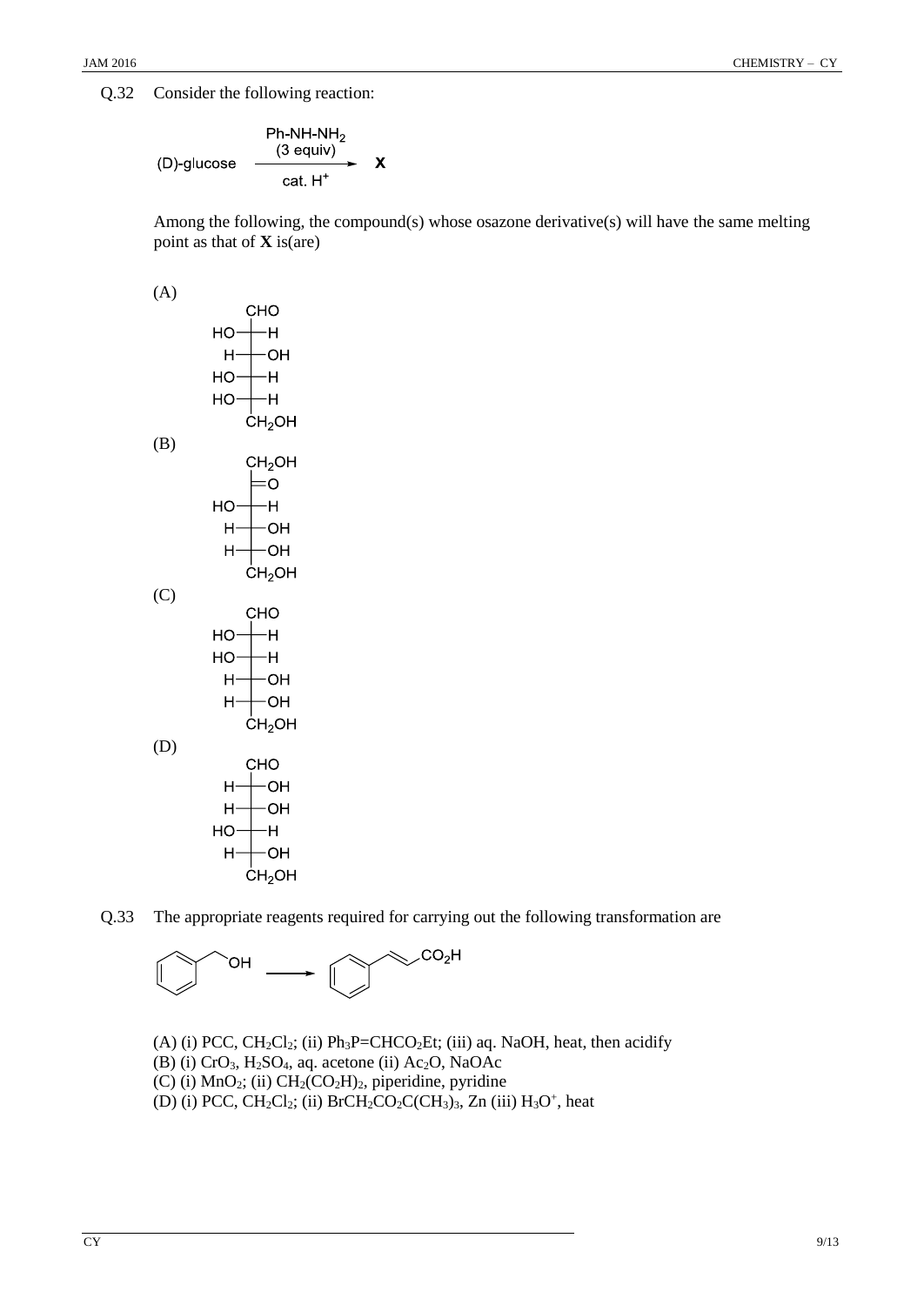Q.34 The appropriate reagents required for carrying out the following transformation are



(A)  $B_2$  (B)  $C_2$  (C)  $N_2$  (D)  $O_2$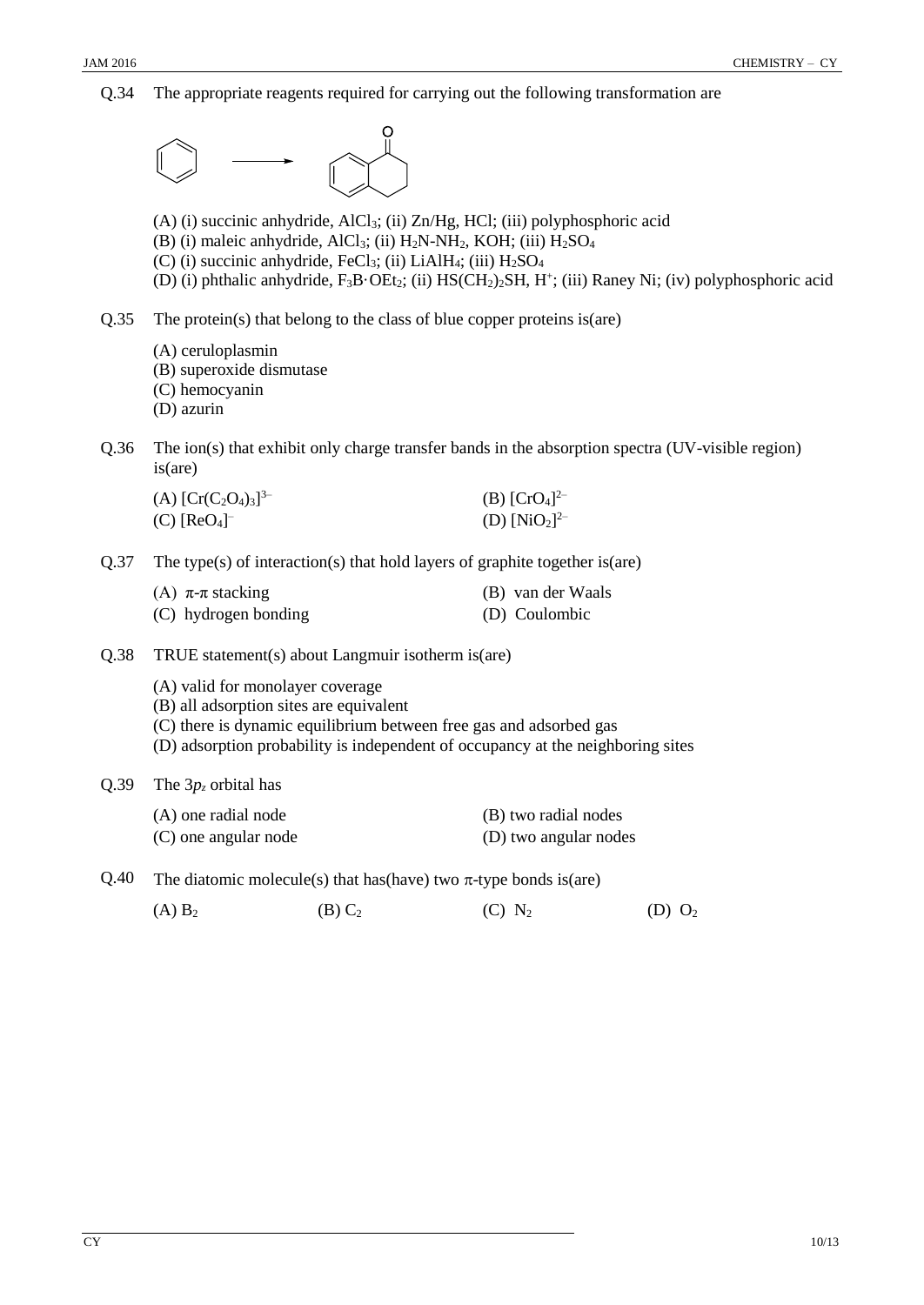## **SECTION – C**

#### **NUMERICAL ANSWER TYPE (NAT)**

#### **Q. 41 – Q. 50 carry one mark each.**

Q.41 Among the following, the number of molecules that are aromatic is  $\Box$ .



- Q.42 The number of all possible isomers for the molecular formula  $C_6H_{14}$  is \_\_.
- Q.43 Hydrolysis of 15.45 g of benzonitrile produced 10.98 g of benzoic acid. The percentage yield of acid formed is  $\qquad$ .
- Q.44 Acetic acid content in commercial vinegar was analyzed by titrating against 1.5 M NaOH solution. A 20 mL vinegar sample required 18 mL of titrant to give endpoint. The concentration of acetic acid in the vinegar (in mol  $L^{-1}$ ) is  $\_\_$ .
- $Q.45$  The bond order of Be<sub>2</sub> molecule is  $\_\_$ .
- Q.46 The number of P–H bonds in hypophosphorus acid is  $\_\_$ .
- Q.47 The isotope  $\frac{214}{84}$ Po undergoes one alpha and one beta particle emission sequentially to form an isotope "X". The number of neutrons in "X" is  $\_\_$ .
- Q.48 In a diffraction experiment with X-rays of wavelength 1.54 Å, a diffraction line corresponding to 2θ  $= 20.8^{\circ}$  is observed. The inter-planar separation in Å is \_\_.
- Q.49 The potential energy of interaction between two ions in an ionic compound is given by  $1389.4 \frac{Z_1 Z_2}{Z_1 Z_3}$ *Å U r*  $\left[\frac{Z_1 Z_2}{\sqrt{2}}\right]$ kJ mol<sup>-1</sup>. Assuming that CaCl<sub>2</sub> is linear molecule of length 5.6 Å, the potential  $=$ 1389.4  $\frac{Z_1Z_2}{r/\AA}$  kJ energy for CaCl<sub>2</sub> molecule in  $kJ$  mol<sup>-1</sup> is  $\_\_$ .
- Q.50 The enthalpy of formation for CH<sub>4</sub>(g), C(g) and H(g) are  $-75$ , 717 and 218 kJ mol<sup>-1</sup>, respectively. The enthalpy of the C–H bond in  $kJ$  mol<sup>-1</sup> is  $\_\_$ .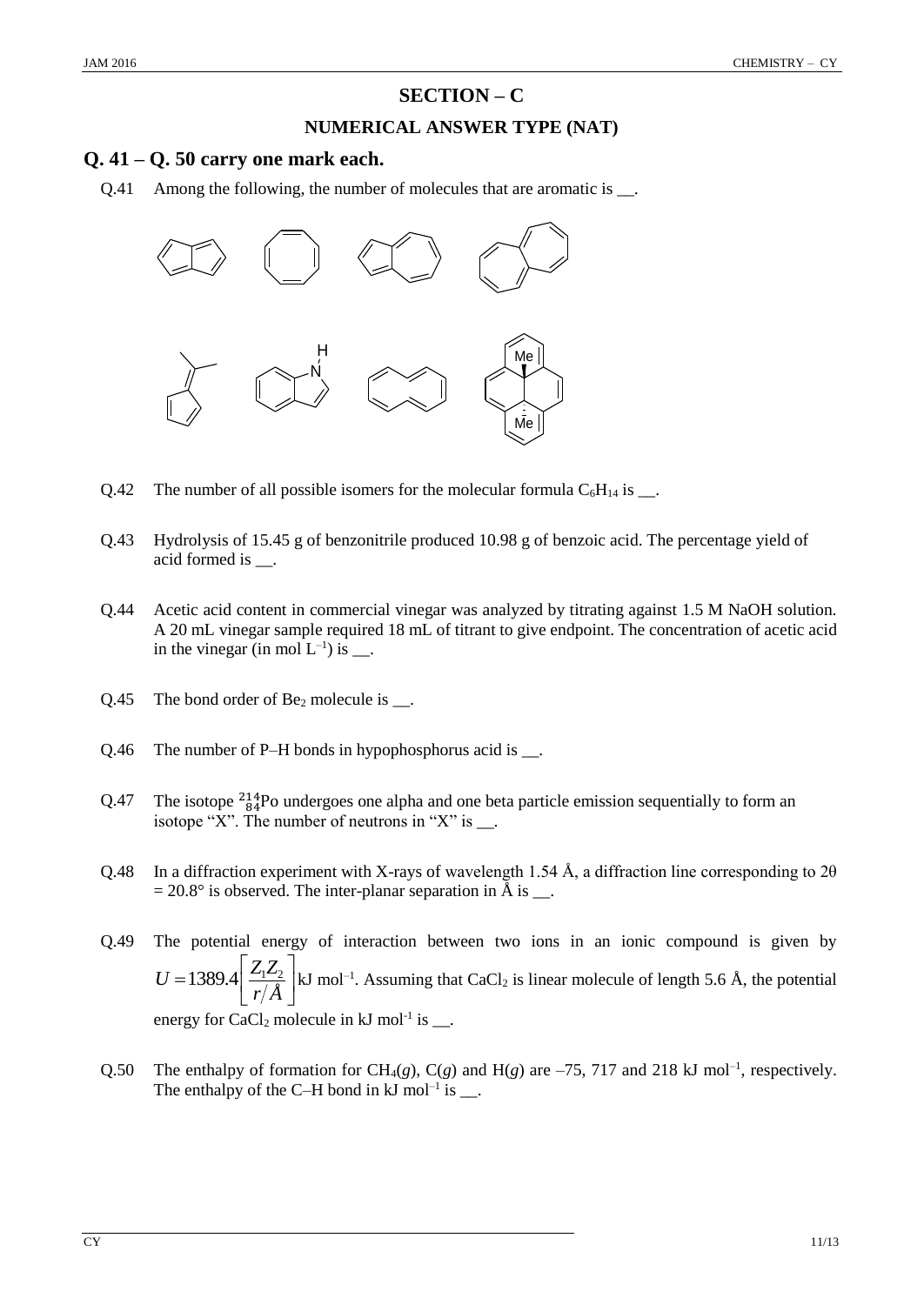#### **Q. 51 – Q. 60 carry two marks each.**

- Q.51 Specific rotation of the (*R*)-enantiomer of a chiral compound is 48. The specific rotation of a sample of this compound which contains 25% of (*S*)-enantiomer is \_\_\_.
- Q.52 Among the following, the number of compounds, which can participate as '**diene**' component in a Diels-Alder reaction is \_\_\_.



Q.53 Among the following, the number of molecules that possess  $C_2$  axis of symmetry is  $\Box$ .



- Q.54 Effective nuclear charge for 3d electron in vanadium (atomic number = 23) according to Slater's rule is  $\_\_$ .
- Q.55 The total number of isomers possible for the molecule  $[Co(NH<sub>3</sub>)<sub>4</sub>Cl(NO<sub>2</sub>)]<sup>+</sup>$  is \_\_.
- Q.56 The bond angle in PBr<sub>3</sub> is  $101^\circ$ . The percent 's' character of the central atom is  $\Box$ .
- $Q.57 \quad Cu(s) + 4 H^+(aq) + 2NO_3^-(aq) \rightarrow 2NO_2(g) + Cu^{2+}(aq) + 2H_2O(l)$ In the above reaction at 1 atm and 298 K, if 6.36 g of copper is used. Assuming ideal gas behavior, the volume of  $NO<sub>2</sub>$  produced in liters is  $\ldots$ . [Given: atomic mass of Cu is 63.6; R = 0.0821 L atm K<sup>-1</sup> mol<sup>-1</sup>]

Q.58 The  $\Delta H^o$  for the reaction  $CO(g) + \frac{1}{2}O_2(g) \rightarrow CO_2(g)$  at 400 K in kJ mol<sup>-1</sup> is \_\_. Given at 298 K:

|                        | $\Delta H_f^o$        | $\mathcal{C}_n^o$            |
|------------------------|-----------------------|------------------------------|
|                        | $kJ \text{ mol}^{-1}$ | J mol <sup>-1</sup> $K^{-1}$ |
| $\mathrm{O}_2$         |                       | 29.4                         |
| $\overline{\text{CO}}$ | $-110$                | 29.1                         |
| CO <sub>2</sub>        | $-394$                | 37.1                         |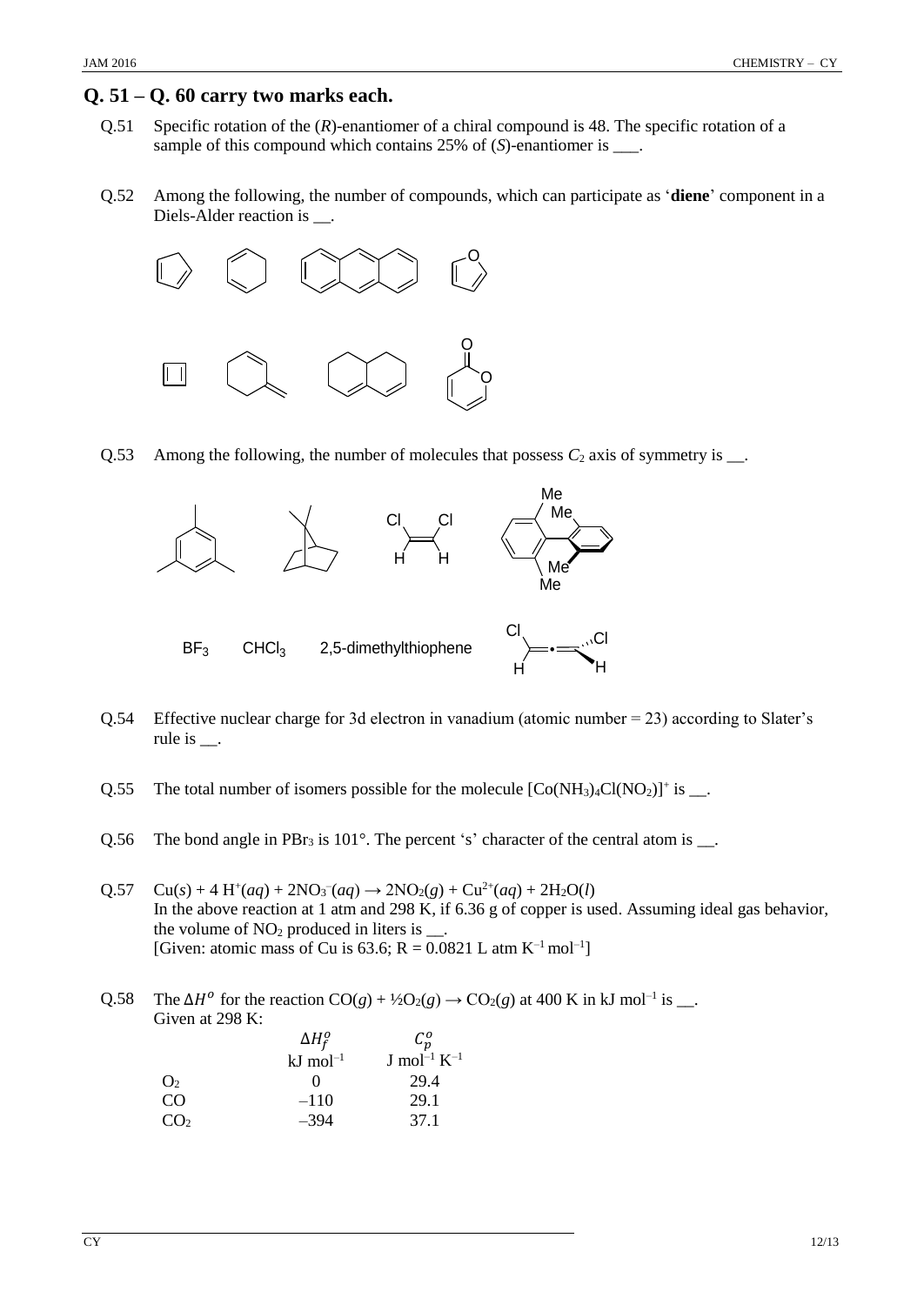- Q.59 The rate constants for a reaction at 300 and 350 K are 8 and 160 L mol<sup>-1</sup> s<sup>-1</sup>, respectively. The activation energy of the reaction in  $kJ$  mol<sup>-1</sup> is  $\_\_$ . [Given R = 8.314 J K<sup>-1</sup> mol<sup>-1</sup>]
- Q.60 A 10 L flask containing 10.8 g of N<sub>2</sub>O<sub>5</sub> is heated to 373 K, which leads to its decomposition according to the equation  $2 N_2O_5(g) \rightarrow 4 NO_2(g) + O_2(g)$ . If the final pressure in the flask is 0.5 atm, then the partial pressure of  $O_2(g)$  in atm is  $\_\_$ . [Given R =  $0.0821$  L atm K<sup>-1</sup> mol<sup>-1</sup>]

# **END OF THE QUESTION PAPER**